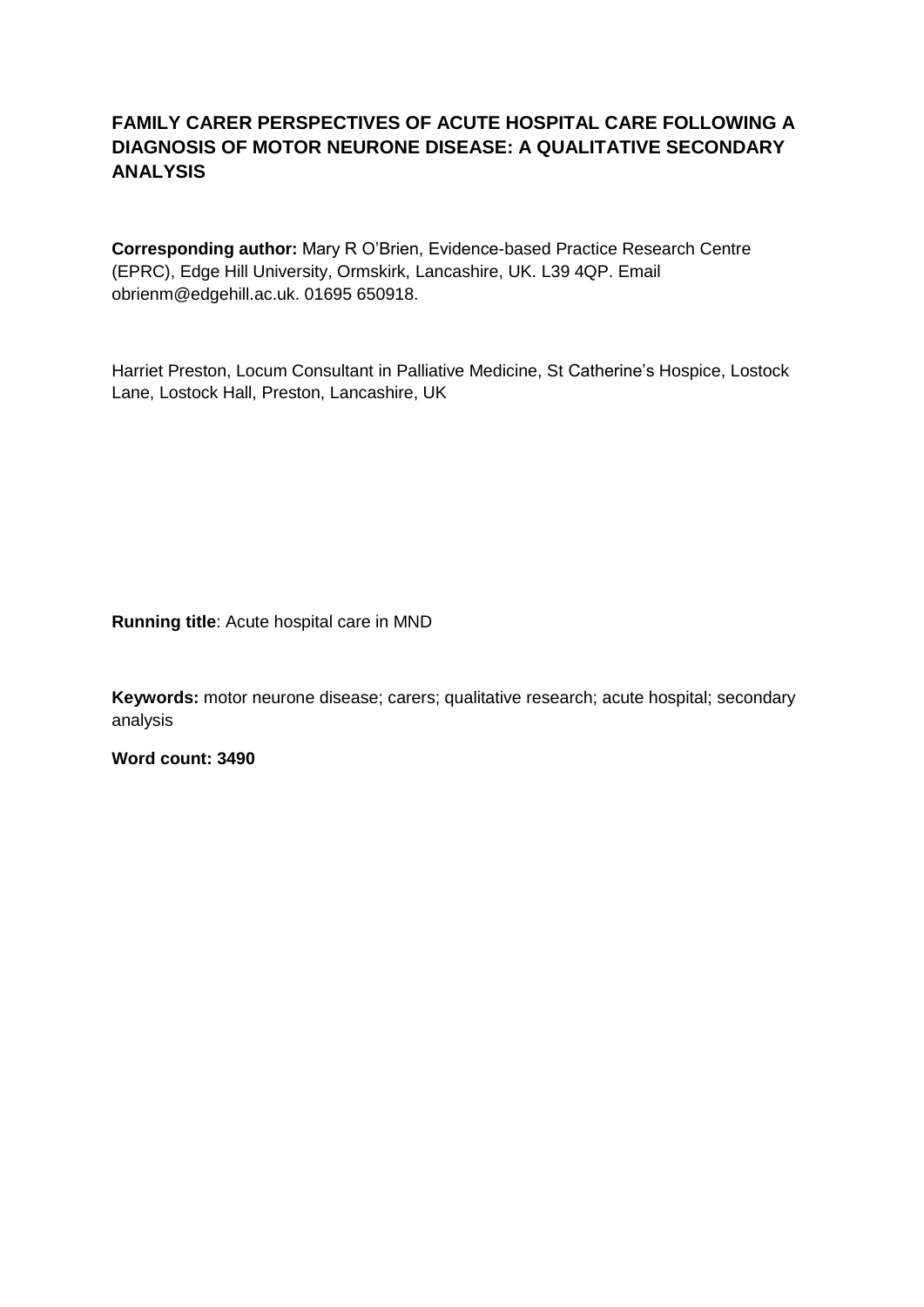# **FAMILY CARER PERSPECTIVES OF ACUTE HOSPITAL CARE FOLLOWING A DIAGNOSIS OF MOTOR NEURONE DISEASE: A QUALITATIVE SECONDARY ANALYSIS**

#### **Objectives**

The multi-faceted nature of the problems faced by someone with motor neurone disease requires a knowledgeable multidisciplinary team approach. Where available, generally, such services are only provided on an out-patient basis meaning that hospitalised patients are frequently admitted to non-specialist wards where understanding of their needs is limited. Little is known regarding the in-patient care received by patients. Our objective was to address this by exploring the experience of hospitalisation following a diagnosis of motor neurone disease from the perspective of family carers of those diagnosed with the illness.

#### **Method**

This was a qualitative secondary analysis of pre-existing data from two previously published, separately conducted, qualitative studies. The study involved interview data from 18 bereaved carers and 3 current carers of family members diagnosed with motor neurone disease in Northwest England.

#### **Results**

The findings reveal dissatisfaction with the in-patient care received which impacted negatively not only on patient and carer enthusiasm for future hospital admissions but also on carer bereavement.

#### **Conclusion**

Patients with motor neurone disease have specialist needs which are not always met during hospital admission, particularly to non-specialist units. The in-patient care provided for these patients must be improved as must the knowledge and understanding of the illness amongst healthcare professionals who treat them.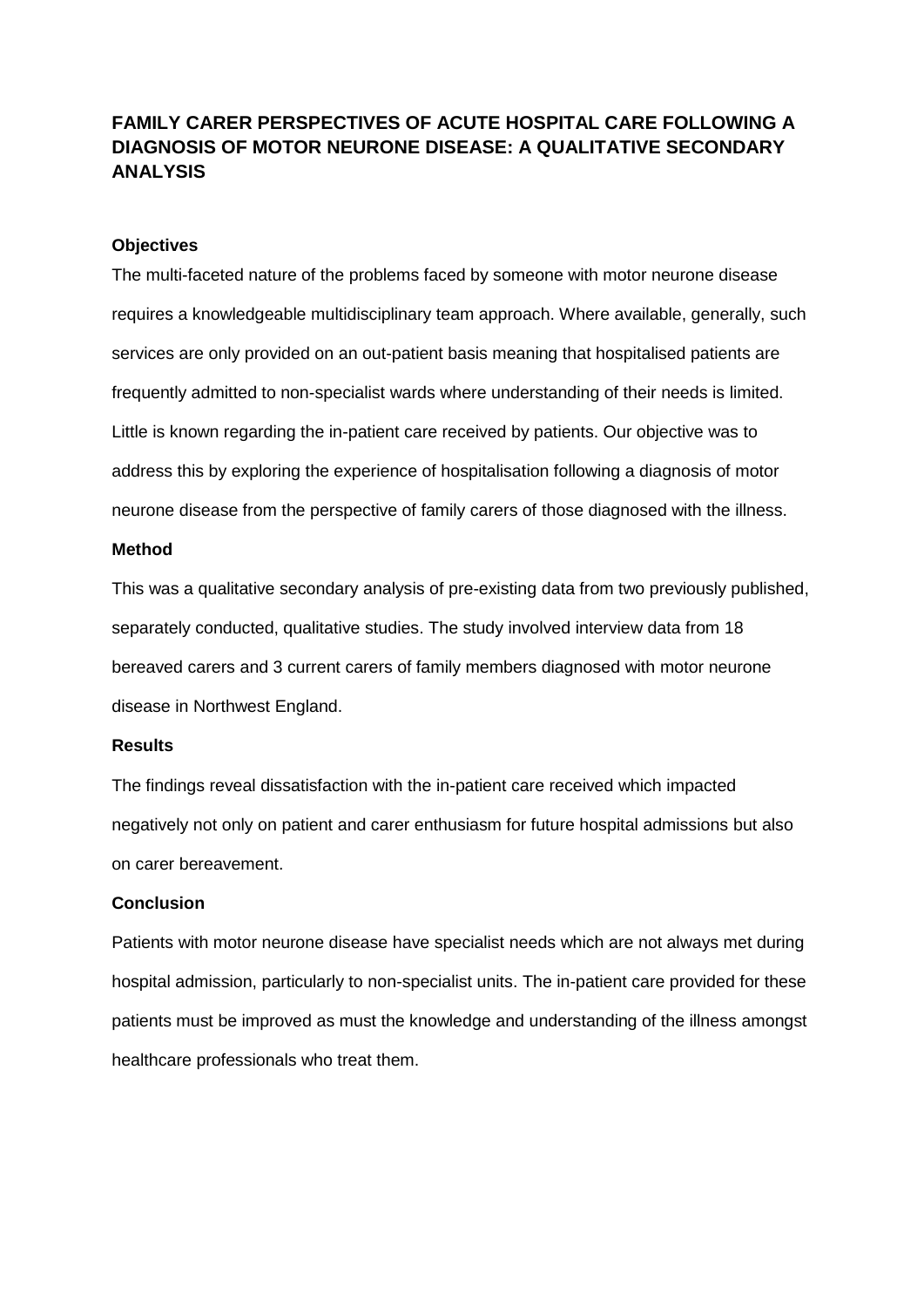# **FAMILY CARER PERSPECTIVES OF ACUTE HOSPITAL CARE FOLLOWING A DIAGNOSIS OF MOTOR NEURONE DISEASE: A QUALITATIVE SECONDARY ANALYSIS**

#### **INTRODUCTION:**

Motor neurone disease (MND) is a progressive neurological condition with a median survival from symptom onset of 25 months. [1] Upper and lower motor neurone degeneration result in skeletal muscle weakness and wasting with consequent loss of functional ability in associated limbs. Bulbar involvement causes speech and swallowing difficulties and has strong correlation with a reduced vital capacity; [2] some patients will present with respiratory symptoms. The usual cause of death is respiratory failure.

Internationally recognised guidelines for the management of the condition recommend a multidisciplinary approach to care.[3] Additionally, it has long been acknowledged that MND care should encompass a palliative approach, from diagnosis; palliative care guidelines for MND have been developed [4] and the need for specialist palliative care in MND is recognised.[5] In the UK, the National Service Framework (NSF) for Long Term conditions [6] stressed the need for integrated care combining specialist neurology, rehabilitation and palliative care services as part of lifelong care in MND. Furthermore, there is a need for improvements in the care provided for neurological patients in settings such as nonneurological wards. [6]

Within many countries worldwide, specialist MND centres provide on-going multidisciplinary follow-up for patients after diagnosis. European studies suggest improved outcomes, in terms of survival [7,8] and reduced frequency of hospital admissions, [8] amongst patients who attend these specialist MND multidisciplinary centres rather than general neurology clinics. Multidisciplinary team working is known to help MND patients to feel supported.[9] These services are, by and large, provided on an out-patient basis and coverage is not universal with sparse availability in rural locations; figures are not available to accurately determine the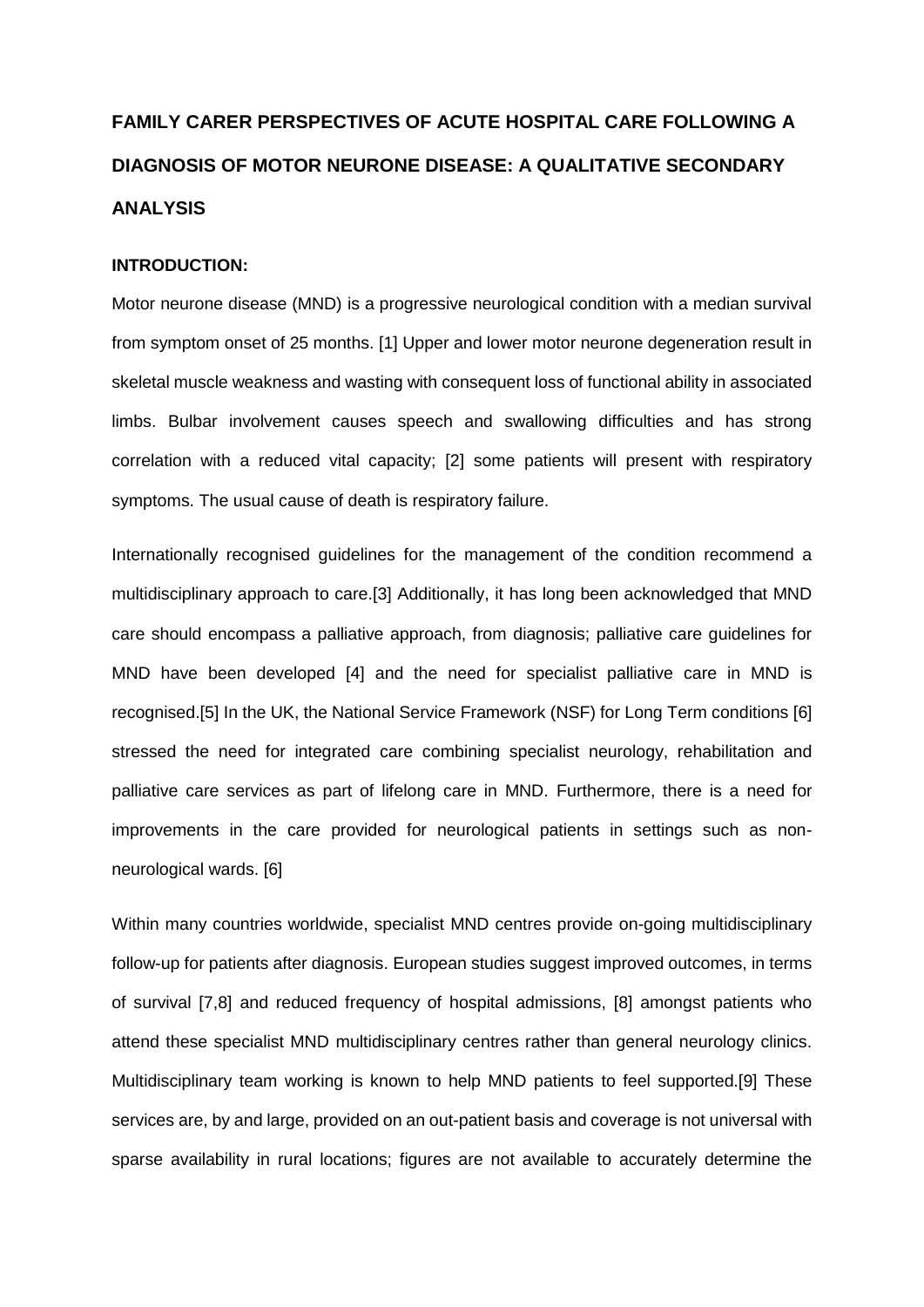proportion of MND patients worldwide who have access to specialist multidisciplinary care. It has been identified that only 21% of Scottish MND patients accessed specialist clinics,[10] though these figures are now dated; at most, specialist MND care centres cover only 60% of England.[11]

Most people with MND are cared for in their own homes by family members and a majority of them will die in their own homes.[12] However, people with MND can experience a number of hospital admissions throughout their illness. These may be planned for specific interventions, such as feeding tube insertion, or emergency hospitalisation as a result of concomitant illness, worsening condition, or for terminal care.

Research into hospital care at the end-of-life has featured experiences during malignant illness [13, 14] and stroke.[15] A literature review concerning MND patients' experiences of, and preferences for, care revealed that dissatisfaction with services abounds [16]. However little attention has been directed towards understanding patient or family carer experiences of inpatient care. This study, therefore, aimed to address this shortfall by exploring the experiences of hospitalisation which occurred after a diagnosis of MND was made, (i.e. not related to the diagnostic process), from the perspective of family carers of people diagnosed with the illness.

#### **METHODS:**

The study reports on a secondary analysis [17] of pre-existing data from two previously published qualitative studies conducted, separately, by the authors in Northwest England, with data collected during 2008-2009. [18,19] Similarities in study design and datasets meant it was possible to combine the data and conduct additional topic-focused analysis. This method has previously been adopted by other researchers to explore attitudes of patients and carers towards peer support in MND [20] and carers' experiences of the death of a family member from MND.[21] As experience of hospitalisation was evident in both data sets, but was not the primary focus of either of the original studies, secondary analysis was an appropriate approach to explore the topic in some depth.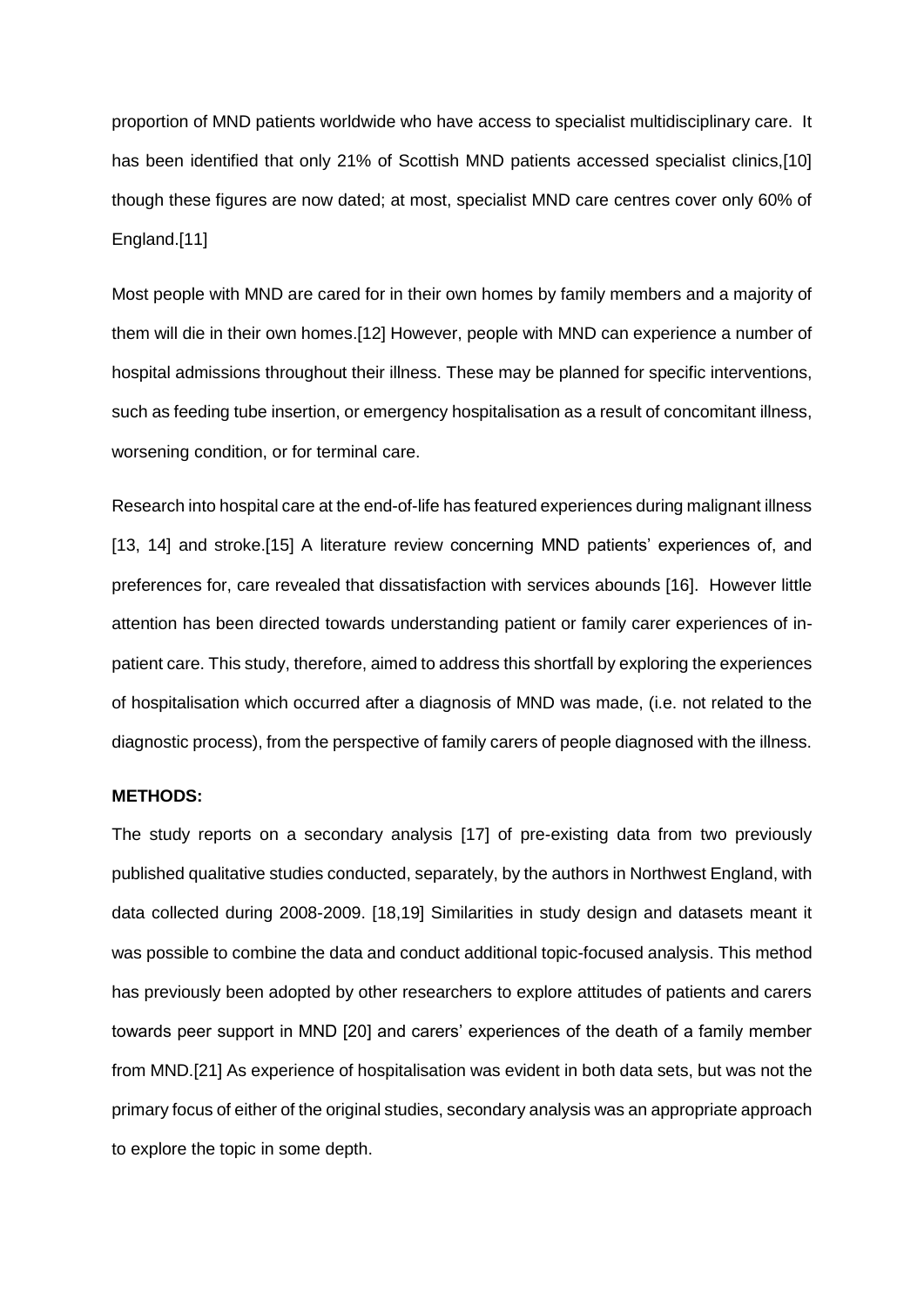The strategies used in the original studies are detailed elsewhere. Briefly, they comprised of purposive sampling of family carers of people with MND resident in Northwest England, exploring experiences of accessing health, social and palliative care services [18,22] or experiences using the Preferred Priorities for Care (PPC) document. [19] Similar methodological approaches were adopted in the original studies with data collected using prompts within narrative style interviews. Only interview transcripts that featured experiences of hospitalisation were included in the secondary analysis; the pooled sample therefore consisted of 10/10 bereaved carers from study 1 (see table 1) and 10/11 bereaved carers from study 2 (see table 2) together with 3/18 current carers from study 1 (see table 3). Although the studies were conducted at different times, two participants took part in both studies and are recognised within the results as having two identification codes; consequently there were, in total, 18 bereaved carers included in this study. It is noteworthy that despite there being over 12 months between the studies, these two participants' perceptions of events were unchanged in their later interview.

| ID     | <b>Relationship to</b> | Gender | <b>Time since</b> |
|--------|------------------------|--------|-------------------|
|        | deceased               |        | bereavement       |
| 301    | wife                   | F      | 10 months         |
| 302    | wife                   | F      | 6 months          |
| 303    | husband                | M      | 1 year            |
| 304°   | wife                   | F      | 2 months          |
| $305*$ | husband                | M      | 2 years           |
| 306    | wife                   | F      | 2 years           |
| 307    | wife                   | F      | 5 years           |
| 308    | husband                | м      | 5 years           |
| 309    | wife                   | F      | 2 years           |
| 310    | wife                   | F      | 7 years           |

Table 1. Bereaved carers included from study 1 [18;22]

(°ID2 & ID304 are the same person; \*ID7 &ID 305 are the same person)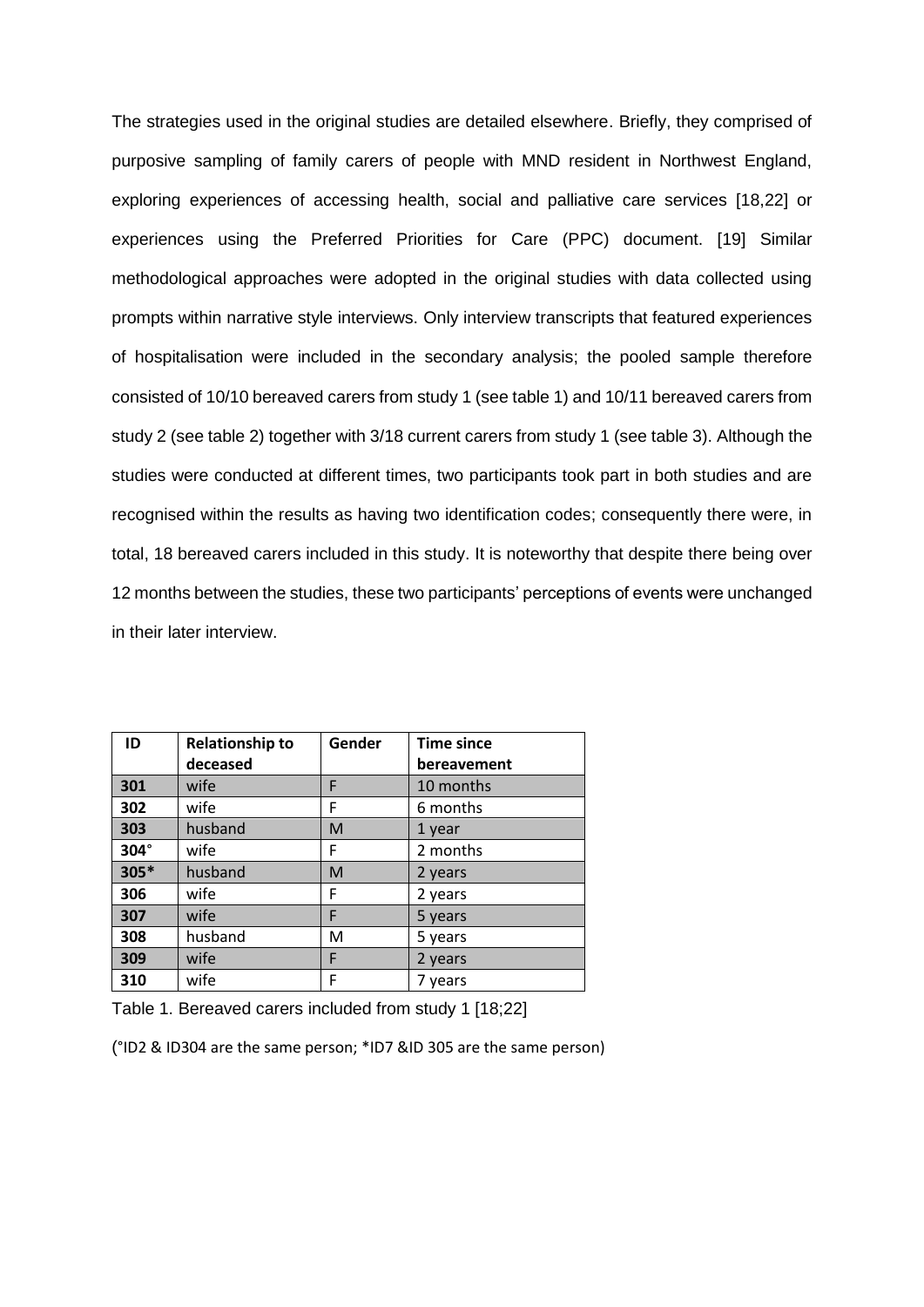| ID           | <b>Relationship to</b> | Gender | <b>Time since</b> |
|--------------|------------------------|--------|-------------------|
|              | deceased               |        | bereavement       |
| $\mathbf{1}$ | son                    | M      | 9 months          |
| $2^{\circ}$  | wife                   | F      | 15 months         |
| 3            | husband                | M      | 5 months          |
| 5            | wife                   | F      | 9 months          |
| 6            | father and son         | M      | 15 months         |
| $7*$         | husband                | M      | 3 years 3 months  |
| 8            | wife                   | F      | 10 months         |
| 9            | husband                | м      | 15 months         |
| 10           | husband                | M      | 13 months         |

Table 2. Bereaved carers included from study 1 [19]

| ID  | Relationship | Gender | Disease duration (at<br>interview) |
|-----|--------------|--------|------------------------------------|
| 214 | wife         |        | 30 months                          |
| 215 | husband      | м      | 9 months                           |
| 216 | husband      | М      | 8 months                           |

Table 3. Current carers included from study 2 [18;22]

## **Ethics:**

Both studies were originally approved by separate NHS Ethical committees who subsequently extended permission to undertake this secondary analysis.

## **Analysis:**

The method adopted followed that described in detail by Locock and Brown.[20] We each identified relevant extracts, related to hospital care, from our full transcripts which we exchanged to allow each other to become familiar with the data and begin analysis independently. We were thus able to view the data afresh although, as was the case elsewhere,[20] our interpretation was predictably influenced by familiarity with our own data. We separately identified themes and then met to discuss and debate these initial findings to identify where agreement/disagreement was present. These discussions ultimately led to a consensus regarding the emergent themes, *lack of knowledge*, *basic care*, *reluctance for admission* and *final memories* which are supported with quotations to ensure the findings are grounded within the data.

#### **RESULTS:**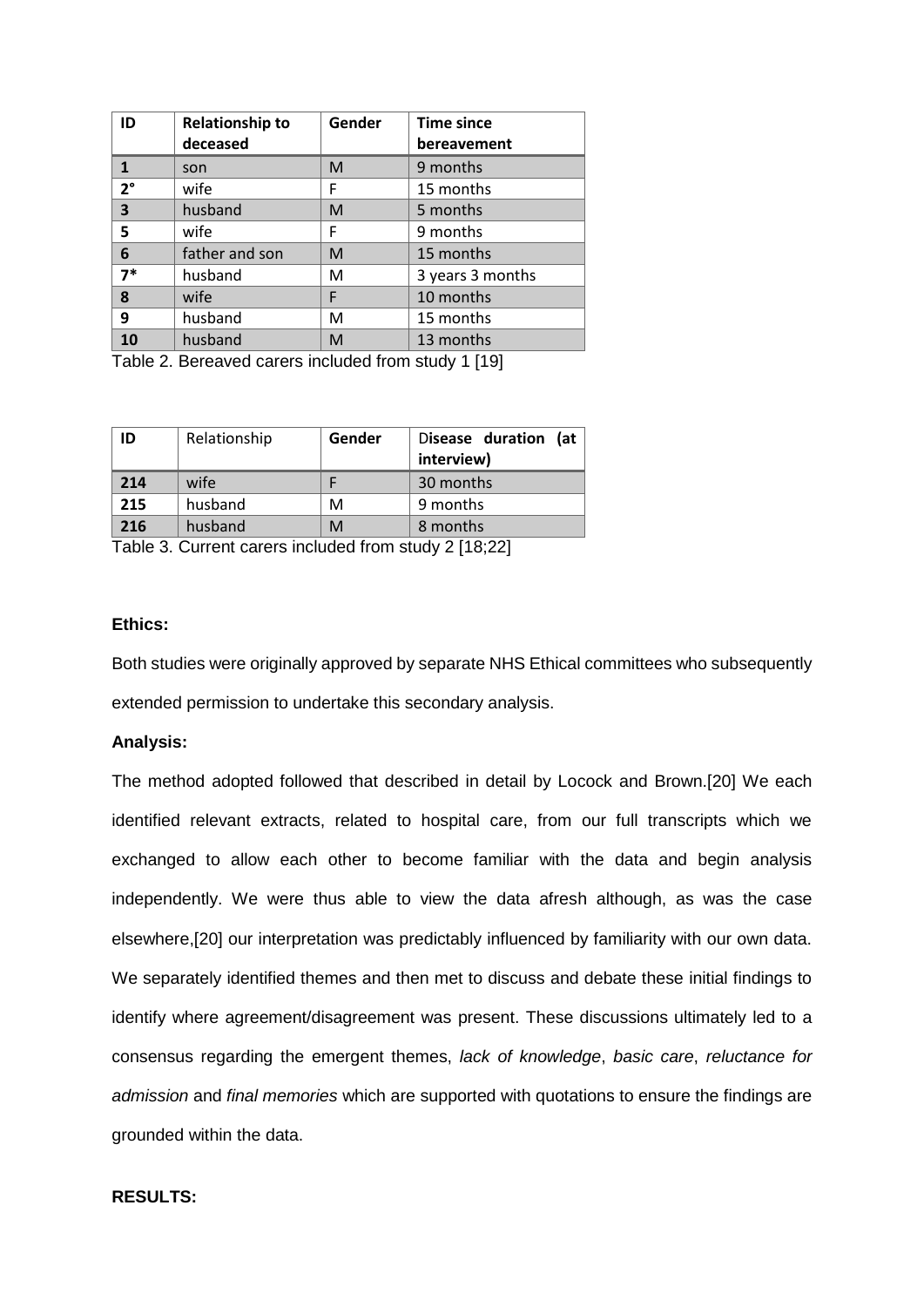## **Lack of knowledge**

This study identified many negative experiences for MND patients during hospital admission. Lack of knowledge of MND amongst hospital staff was mentioned by more than half of the participants and was a cause of frustration and anger amongst carers, which could lead to complaints and conflict with staff.

#### *"The staff need an awful lot more training in how to deal with people suffering MND. They've just, there are so many little incidences which show lack of understanding." (ID215)*

There was recognition of kindness amongst the staff, but this could be overshadowed by

poor understanding of the needs of people with MND.

## *"They always seemed to take care of him and I can't (grumble) with caring…. I know they're busy but you feel like they don't, they don't know, a lot of 'em don't know what motor neurone is." (ID5)*

In some cases this lack of knowledge led to carers spending long periods of time in hospital with the patient to ensure appropriate care was given. They were also acting as *experts* educating staff about how to care for the MND patient, which brought with it an element of concern for carers.

#### *'I was up at the hospital seeing to him and I was directing one or two of the nurses, you can understand how I felt about this, because expert I am not, but I was experienced with him where the nurses were not. So I wasn't filled with anything except absolute terror really' (ID304/ID2)*

However some respondents did acknowledge the rarity of the disease, pressures on staff and their need for training. Satisfaction with care appeared to be greater for planned admissions, especially to specialist wards.

# **'***So we went on the ENT [ward] [for gastrostomy] and they were great, absolutely great' (ID301)*

Admission to a neurology ward was favoured over emergency admissions to a medical assessment unit; it was felt that there should be more specialist beds available.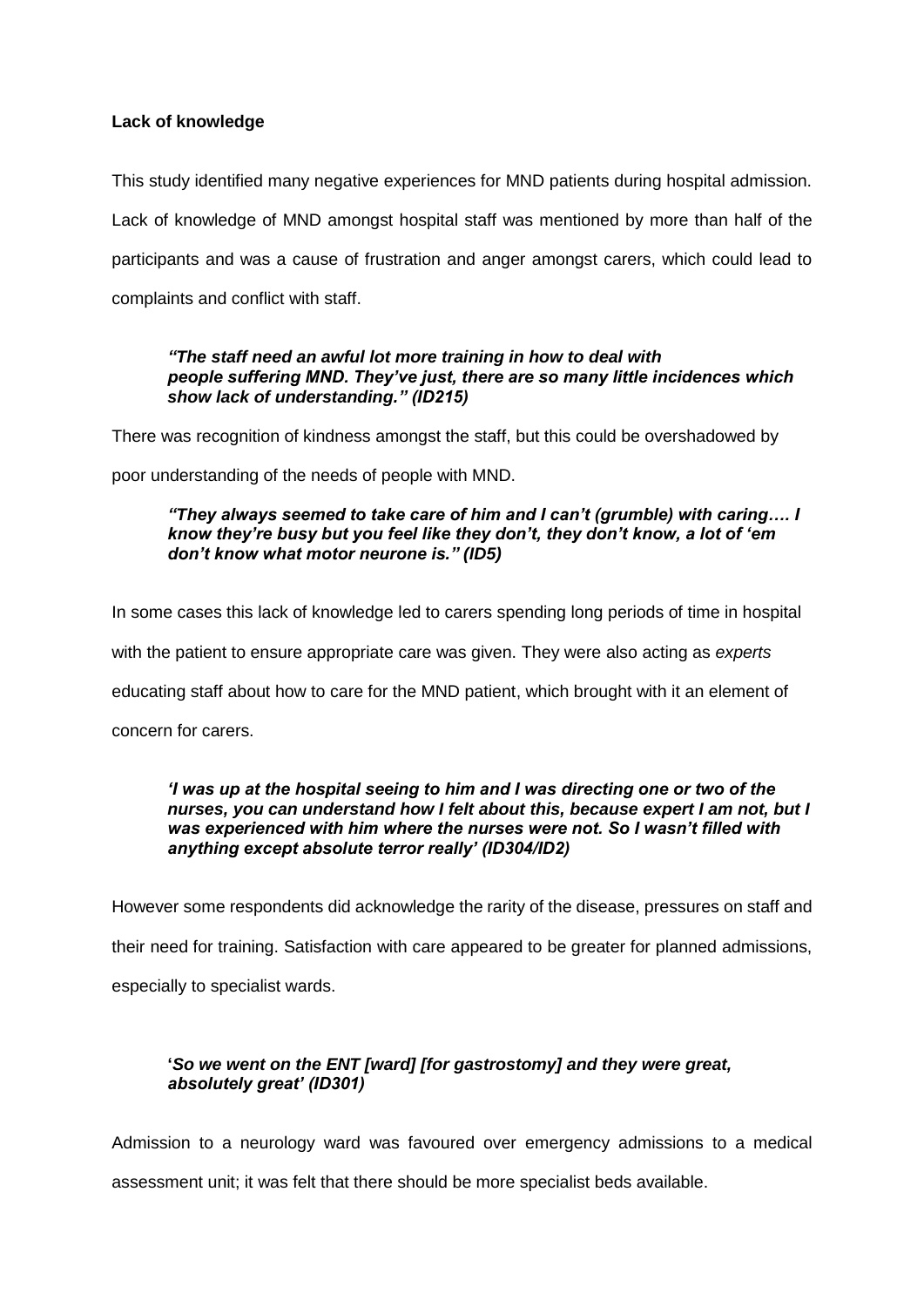*"The system doesn't cater for special cases, or it doesn't seem to cater for special cases. If you get to the right ward, yes, that's fine but it's getting to that ward, that's the problem and when you go in, in an ambulance, you automatically go in an assessment ward...I think anybody who has got MND should actually be sent to the... [neurology ward] even if it's to lie on a trolley, at least the nurses there know how to treat them." (I305/ID7)*

#### **Basic care**

Significant disability meant that some MND patients were unable to meet their own hygiene

needs whilst in hospital. A number of respondents could not understand why their relatives

were subjected to a lack of basic care while in hospital.

# *"It was filthy... he didn't have a wash or a shave, for two days, he couldn't help himself, couldn't do anything for himself until I went at visiting time the day after and gave him a wash and shave, it wasn't how you would want your loved one to be looked after." (ID306)*

Respondents not only reported lack of attention to the basics such as washing and feeding,

there were also complaints about communication with health care professionals; some were

felt to be inflexible with regard to patients' wishes and preferences.

*"'No' every answer was 'no' they couldn't do it and I was trying to make sure [patient's] wishes were respected but it was a waste of time really, the hospital staff had their own agenda and that agenda didn't agree with ours so ours went out of the window." (ID6)* 

## **Reluctance for admission**

Many patients had lost the ability to speak at the time of hospital admission but there appeared to be little attempt, at times, to enhance their capacity to communicate, with relatives often having to act as patient advocate. Patients were described as feeling frustrated, abandoned and alone. Unsurprisingly some relatives and patients expressed reluctance for admission to hospital.

#### *"they shoved her in a side room in Medical Admissions and nobody bothered with her, you know, because she couldn't communicate and err, because she had a [writing] pad there and everything, but nobody [used the writing pad],*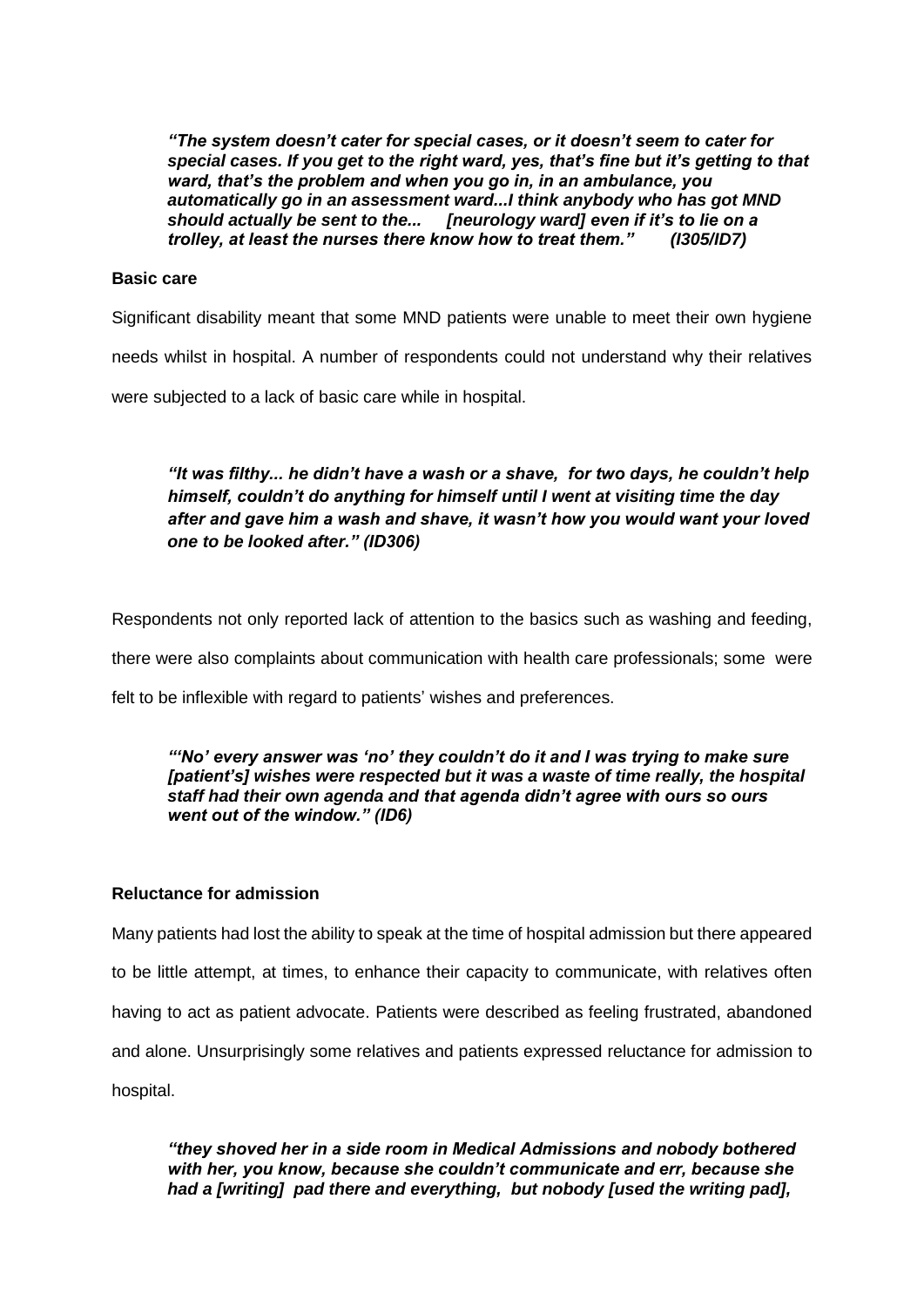#### *you know, they just left her and that put her off hospitals altogether, this hospital anyway" (ID10)*

This even had the effect of increasing the burden on one carer who was concerned that her husband would be admitted to hospital, which neither he nor she wanted, if she complained that she was experiencing difficulty coping with his needs.

## *"that was another thing, I kept thinking if I look as if I can't cope they will have him in hospital" (ID306)*

#### **Final memories**

Several patients died in hospital and a number of carers revealed the impact of negative experiences during this time on their final memories of their loved one and their subsequent bereavement.

*"the last 3 weeks of my mother's life.... and they made it terrible absolutely terrible, well it was horrific....through their incompetence and through their not knowing, the lack of knowledge of motor neurone...I think that's what hurt the most because they, they took the last 15 minutes, 20 minutes of my mother's life from me' (ID1)*

*"The last few days, they'll haunt me for the rest of my life and the thing that pisses me off is it could have been prevented if people had done their job properly and made an effort" (ID6)*

## **DISCUSSION:**

Health professionals caring for those with MND need to have knowledge and understanding of the illness to ensure that patients receive good standards of specialised care as recommended within published guidelines.[3,6] Poor understanding regarding MND amongst healthcare professionals has previously been recognised;[23] concern has also been expressed about the impact this can have on patient care.[24] Participants in this study felt frustrated when healthcare staff did not provide, what they regarded as, appropriate care due to a lack of understanding of MND. It has been suggested that care could be improved if education and training, specific to MND, was available for health professionals involved in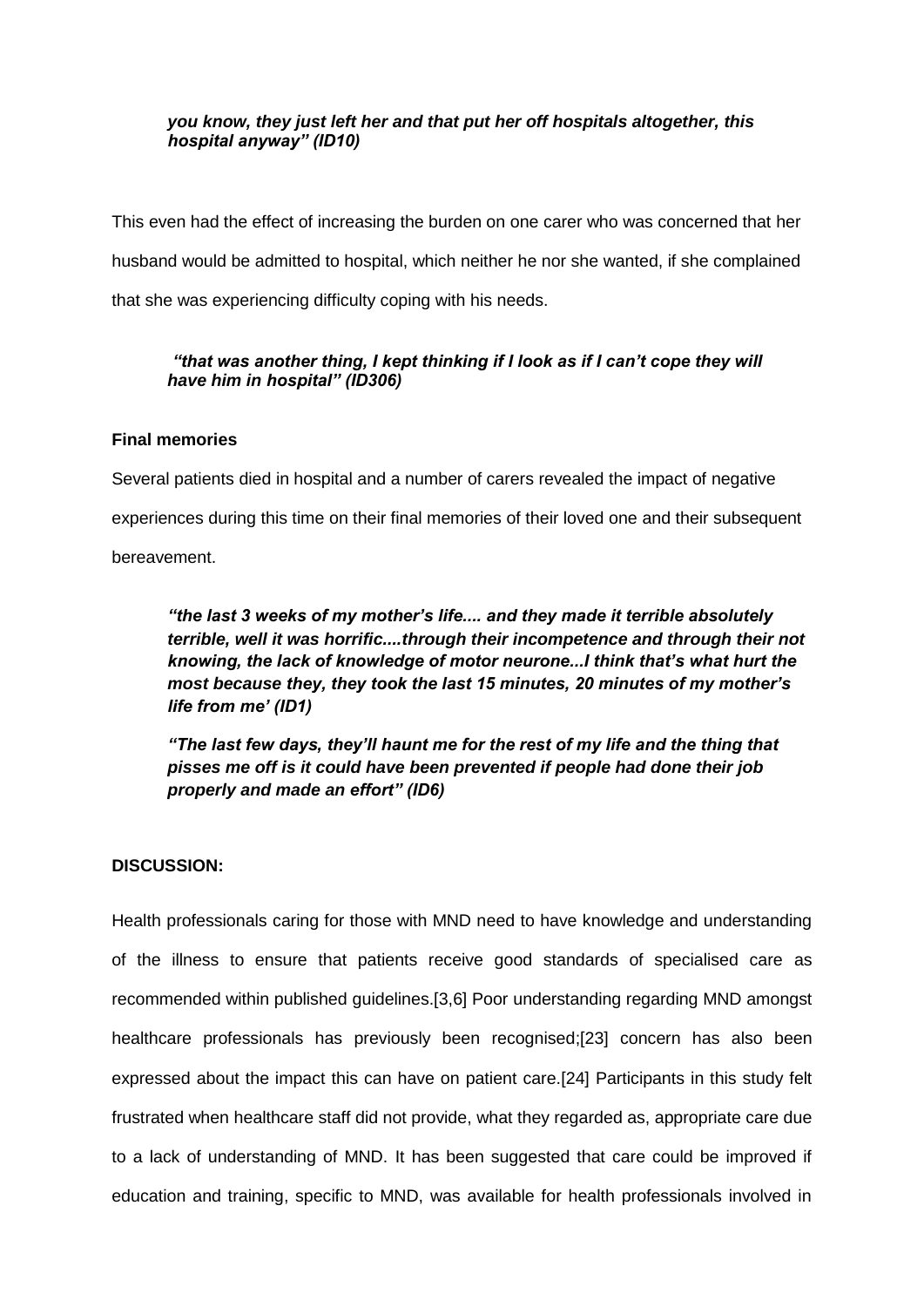treating persons with the illness.[25] However, this is not as straightforward as it might seem; there are many challenges inherent in attempting to increase understanding of what is a relatively low-incidence condition encountered infrequently by many health professionals.[24]

Carer burden in MND is known to be high and increases as the disease progresses with caregiver health suffering as a consequence of extended periods of caring, often exceeding 11 hours a day.[26] It might be presumed that a period of hospitalisation would reduce the demands on carers as health professionals assume responsibility for care provision. However, our participants revealed that unknowledgeable health staff added to their strain as they felt the need to remain at the patient's bedside for long periods of time to ensure that their relative was cared for properly. In addition, as carers had to instruct health professionals regarding aspects of daily care required by their loved ones, their confidence in the ability of the staff to look after their family member was adversely affected. Relatives often felt that they had to act as patient advocate, particularly when their speech was affected, and they felt frustrated when their obvious expertise in caring for their loved one was overlooked, or dismissed altogether, by staff. Although not specific to MND patients, this finding has been previously reported in a study of older people in the acute care setting.[27]

Whilst a lack of basic knowledge of MND amongst health professionals can, to a degree, be expected given the rarity of the condition, what is perhaps more worrying is a perceived lack of basic care provision, care that any patient, regardless of their condition, should expect to receive. Indeed, poor levels of basic care received in hospital, such as washing, dressing and feeding have been increasingly reported, particularly in the wake of the Francis report [28] which identified serious concerns with basic patient care. This was highlighted by the participants in this study. However it is not just physical aspects that are included in 'basic care' but also empathy, dignity and respect. Patients experiencing dignified care are more likely to report greater satisfaction with services.[29] Family carers of patients with malignancy consider that the patient's dignity is compromised when there is little regard paid to their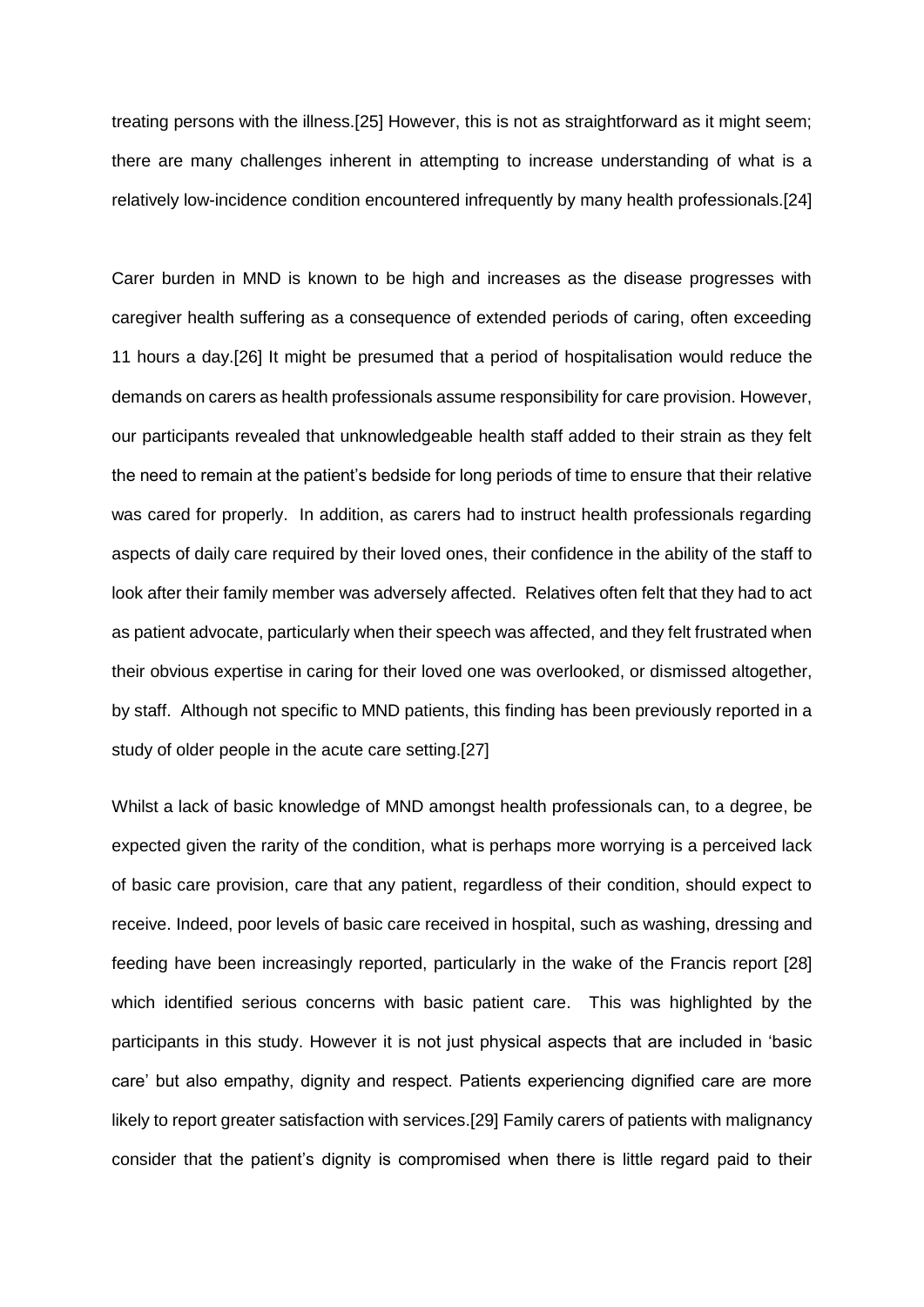personal needs.[13] This was also apparent here where carers expressed anger and frustration at the lack of dignity shown to their relatives when their basic needs were unmet.

Dissatisfaction with health care services and a lack of dignified care received by patients with MND has previously been noted.[16] This has resonance with the claims elsewhere [14,30] that concede problems with healthcare often concern situations where the individual feels disempowered, dehumanised and devalued resulting in a threat to their personal identity. Healthcare professionals are viewed increasingly as giving care which is more task-orientated and target-driven than person-centred [31] whereas satisfaction with care appears to be related to more interpersonal aspects. [27] Indeed, nursing kindness was identified as the second most important determinant of global patient satisfaction amongst hospital inpatients.[32]

Respect for the person is hugely important for those with MND [33] as there is concern they will not be treated as a person and their views will not be taken into account. Our findings show that respect for the person was not always evident. Participants reported poor communication between staff and the patient/family led to dissatisfaction with the care provided, particularly when patients' wishes were not respected. This has occurred in spite of the need to value patient autonomy within a therapeutic relationship recognised within guidelines for MND care.[3] The characteristics of effective inclusive practice are those which define the experience as a shared, mutually respectful, positive and empowering one for both practitioner and service user.[34] Findings from this study indicate that the views of MND patients and their carers were not always respected, neither were they regarded as equal partners in decision-making regarding hospital treatment which has implications for the quality of care received. There is clearly a need for education for health professionals so they are more aware of the importance of inclusive practice and the benefits it can bring to patient care.[34]

There is growing recognition of the importance of user satisfaction with health care services as an outcome measure and ward-based patient satisfaction surveys, such as the National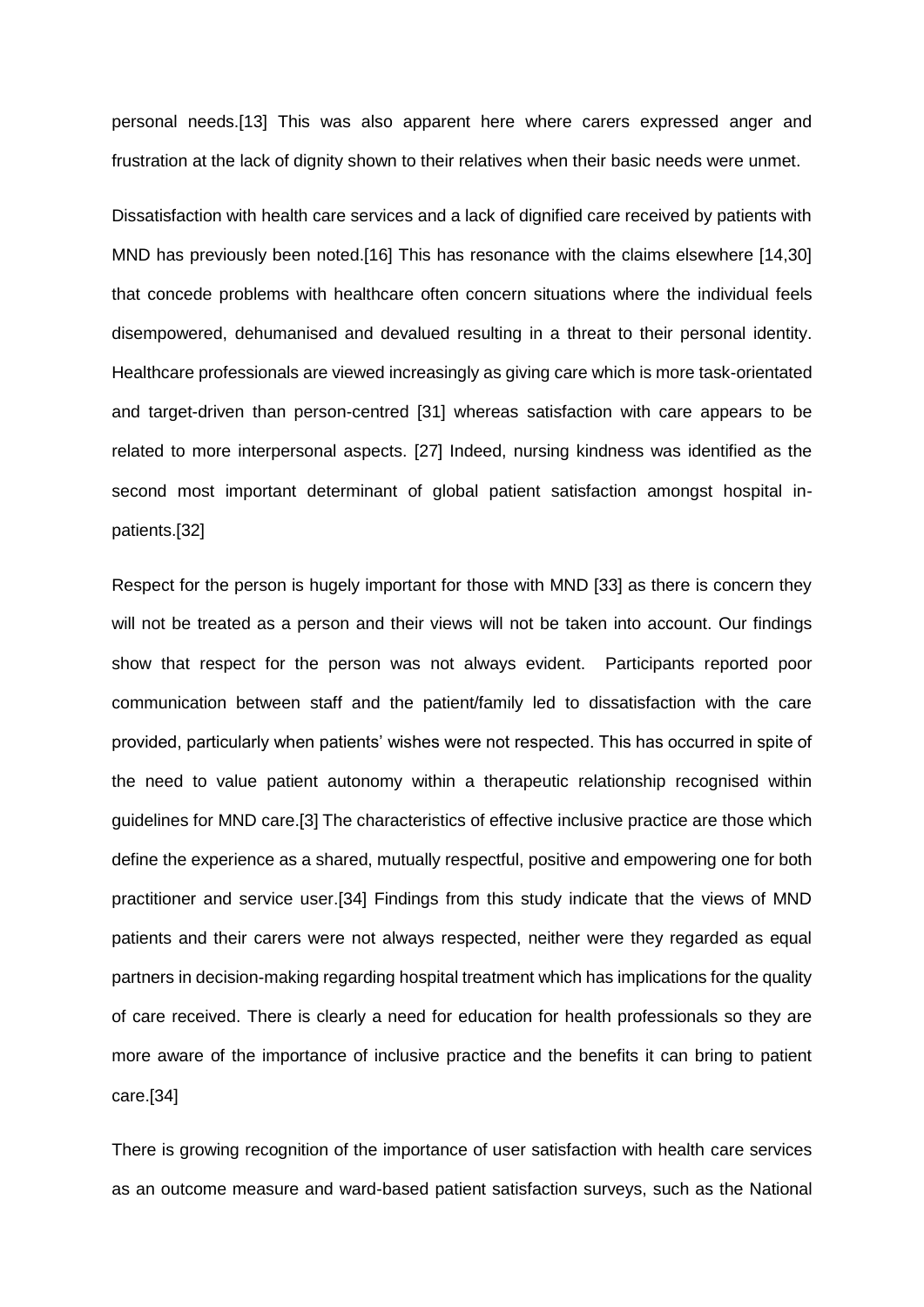Health Service (NHS) 'friends and family' test, [35] are increasingly being utilised. Introduced into hospitals in April 2013, the friends and family test is regarded as a way of improving services by giving patients an opportunity to provide feedback on care and treatment received. On discharge patients are asked 'How likely are you to recommend our ward/A&E department to friends and family if they needed similar care or treatment?' Data are available to the public via NHS Choices and may also be published by individual hospitals themselves [35].

However, research into the concept of patient satisfaction has highlighted that it is highly complex and subjective and therefore unlikely to be captured by a simple 'bedside' survey.[16] Satisfaction can also be influenced by prior episodes of health care; a previous negative experience of hospital admission has been identified as a predictor of reluctance for readmission amongst stroke patients.[36] The results of previous studies of older patients' experiences of acute care have identified that those with communication difficulties are more likely to have a negative experience of care;[27] findings which were re-iterated here. It is therefore not surprising that, in this study, those participants who had reported a poor experience of hospitalisation expressed reluctance for further admission.

Although a significant proportion of the admissions described by participants in this study were elective, e.g., for placement of a feeding tube, and therefore to a specialist ward, it is worth bearing in mind that many MND patients experience unplanned admissions. These are usually as a result of a 'crisis' and consequently relatives are highly likely to be exhausted, both physically and emotionally.[30] Patients experiencing unplanned admissions were far less likely to be cared for on specialist wards where their needs are most likely to be understood, another factor influencing the reluctance for admission amongst some. This has resonance with previous work reporting that carers did not trust generic services and felt more confident when they had access to specialist nurses, or specialist teams.[37]

Unfortunately, for some MND patients such unplanned admissions are for end-of-life care, consequently a negative experience of hospitalisation could adversely affect bereavement. Models of good end-of-life care encompass not just the time around death but the period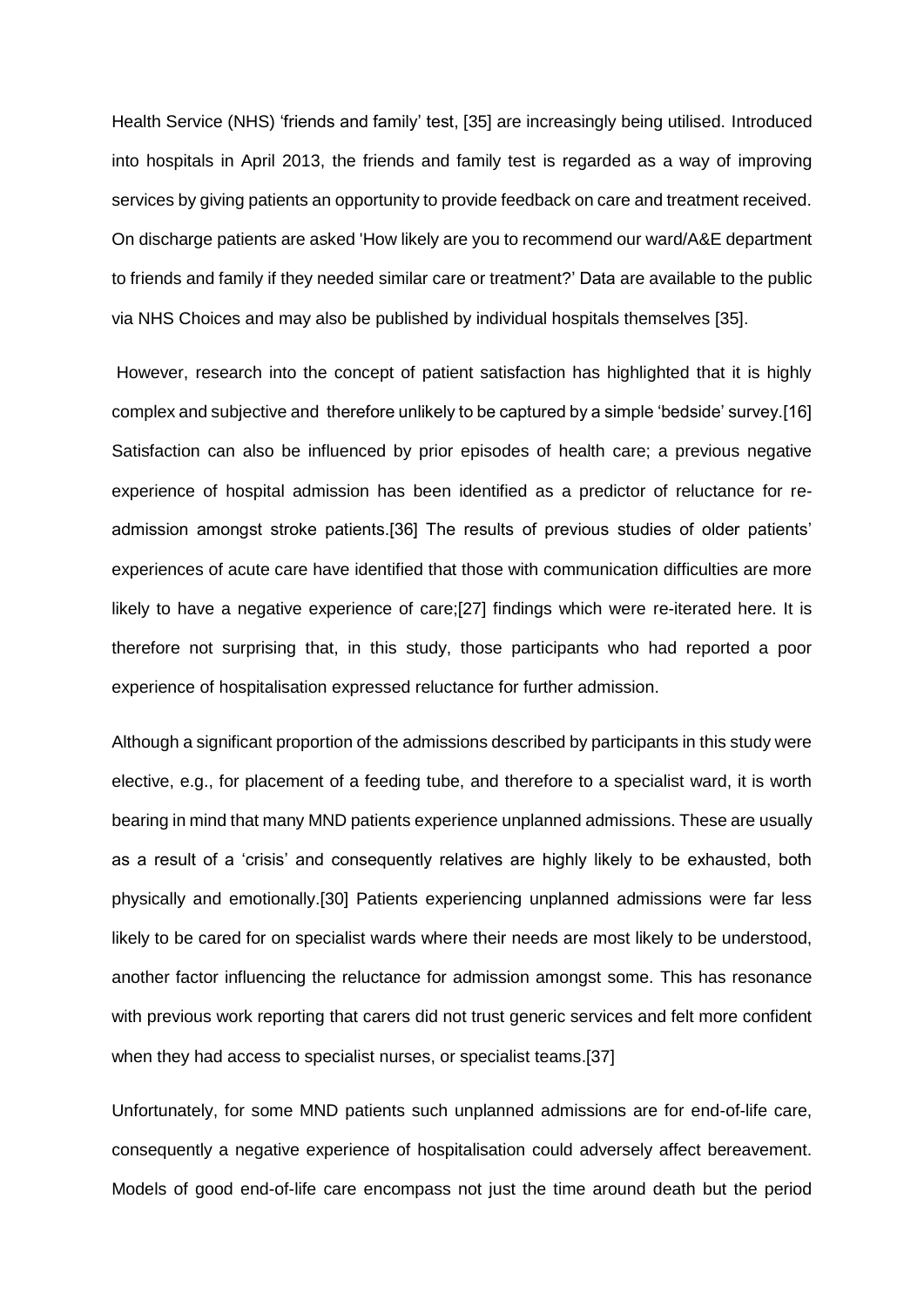afterwards, incorporating bereavement support. The death of a loved one leaves a lasting legacy for the family and substandard end-of-life care can lead to anger, blame and guilt amongst bereaved relatives.[30] A majority of the public report being frightened of dying in hospital and when asked, most people state a wish to die at home although the reality is that more than half die in hospital.[38] However, evidence suggests that the needs of those dying in hospital may not always be met [13,39] particularly on busy acute wards. Due to the progressive, incurable nature of MND many relatives in this study had previously discussed wishes and preferences regarding end-of-life care, and many of their loved ones had indicated their preferred place of death to be home. Guilt can be felt by relatives if their loved one dies in a place not of their choosing.[22] Indeed, some of the patients referred to in this study died in hospital following crisis admissions, and several participants commented on how a poor experience of hospitalisation, where there was disregard for their views, had adversely affected their bereavement. This has resonance with the assertion that expressions of dissatisfaction with care tend to be related to situations where the individual perceives a threat to their personal identity.[30]

#### **CONCLUSION AND IMPLICATIONS:**

There were minimal comments regarding positive experiences during hospital admissions; MND patients cared for by the participants in this study had specialist needs which were not always met particularly in non-specialist units. This study highlights that, wherever possible, these patients should be cared for on hospital wards where staff have an understanding of their condition and can provide specialised care appropriate to their needs. It also indicates a need for further training and enhanced awareness of MND amongst healthcare professionals, generally. However, although a lack of knowledge specific to MND was evident amongst the staff, some participants appeared more concerned about the lack of basic care experienced by some patients. Both lack of knowledge regarding MND and lack of basic nursing care contributed to a poor experience of hospitalisation for some patients cared for by the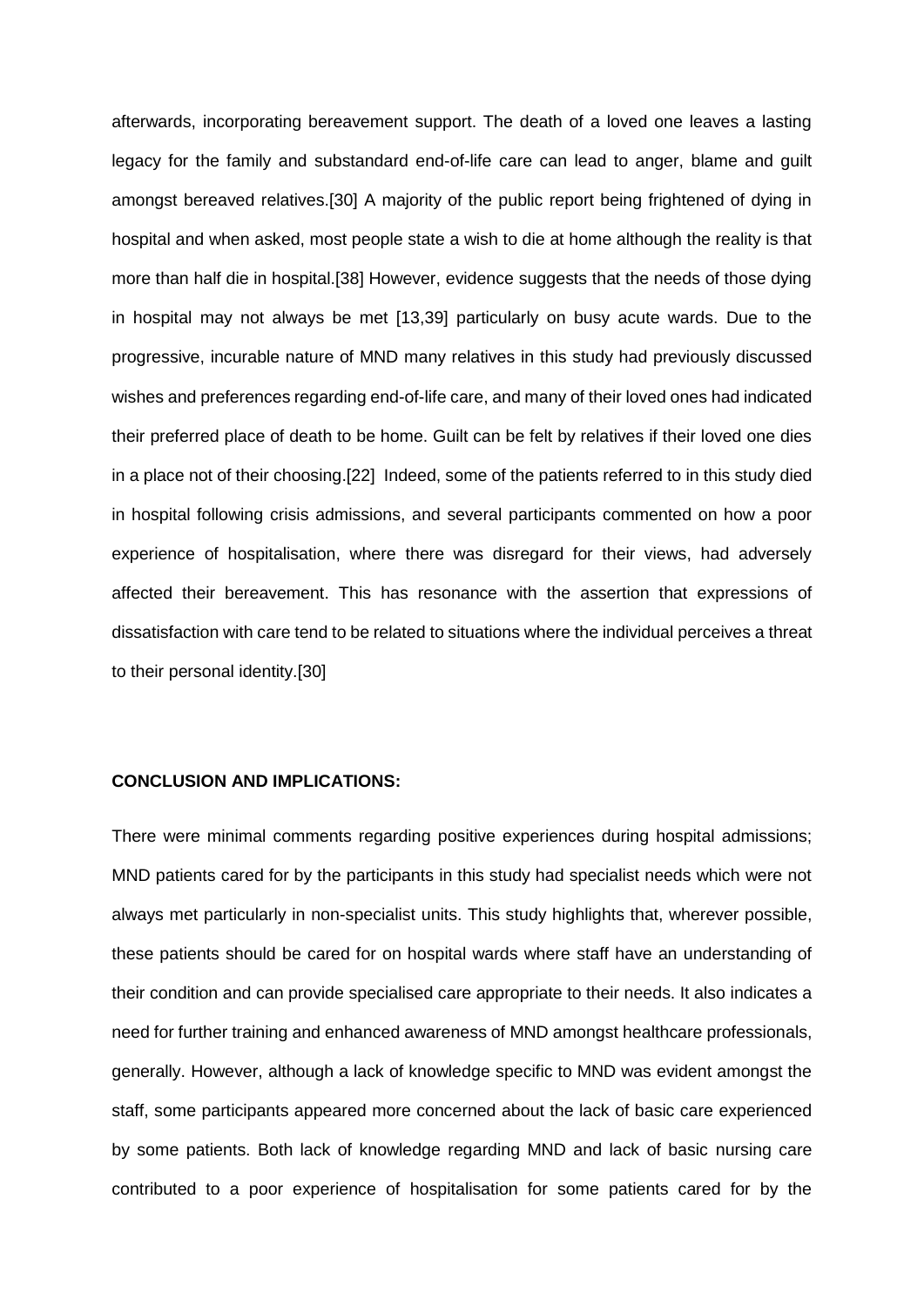participants of this study, and this must be addressed. Not only will this improve care received by the patient at a very difficult time but it will also have a lasting legacy for the bereaved.

#### **LIMITATIONS OF THE STUDY:**

This study is subject to the usual limitations inherent in the use of secondary data, in that the data were not specifically collected to answer the research question [40] and as such did not allow for probing to clarify any issues arising. Additionally, both primary studies were conducted in the same geographical area which imposes limits on the transferability of the findings. As the majority of participants included within this study were bereaved carers their accounts are necessarily retrospective; further research exploring hospitalisation experiences, as they occur, from the patients' and health professionals' perspectives would add immensely to our understanding of the topic.

#### **FUNDING**

This secondary analysis received no funding. Some of the data presented in this article are based on independent research funded by the National Institute for Health Research (NIHR) under its Research for Patient Benefit (RfPB) Programme (Grant Reference Number PB-PG-0706-10369) (study 1). The views expressed are those of the author(s) and not necessarily those of the NHS, the NIHR or the Department of Health.

The Corresponding Author has the right to grant on behalf of all authors and does grant on behalf of all authors, an exclusive licence (or non exclusive for government employees) on a worldwide basis to the BMJ Publishing Group Ltd to permit this article (if accepted) to be published in BMJ Supportive and Palliative Care and any other BMJPGL products and sublicences such use and exploit all subsidiary rights, as set out in our licence [\(http://group.bmj.com/products/journals/instructions-for-authors/licence-forms\)](http://group.bmj.com/products/journals/instructions-for-authors/licence-forms).

Competing Interest: None declared.

#### **ACKNOWLEDGEMENTS**

The authors wish to acknowledge the contribution of the study participants.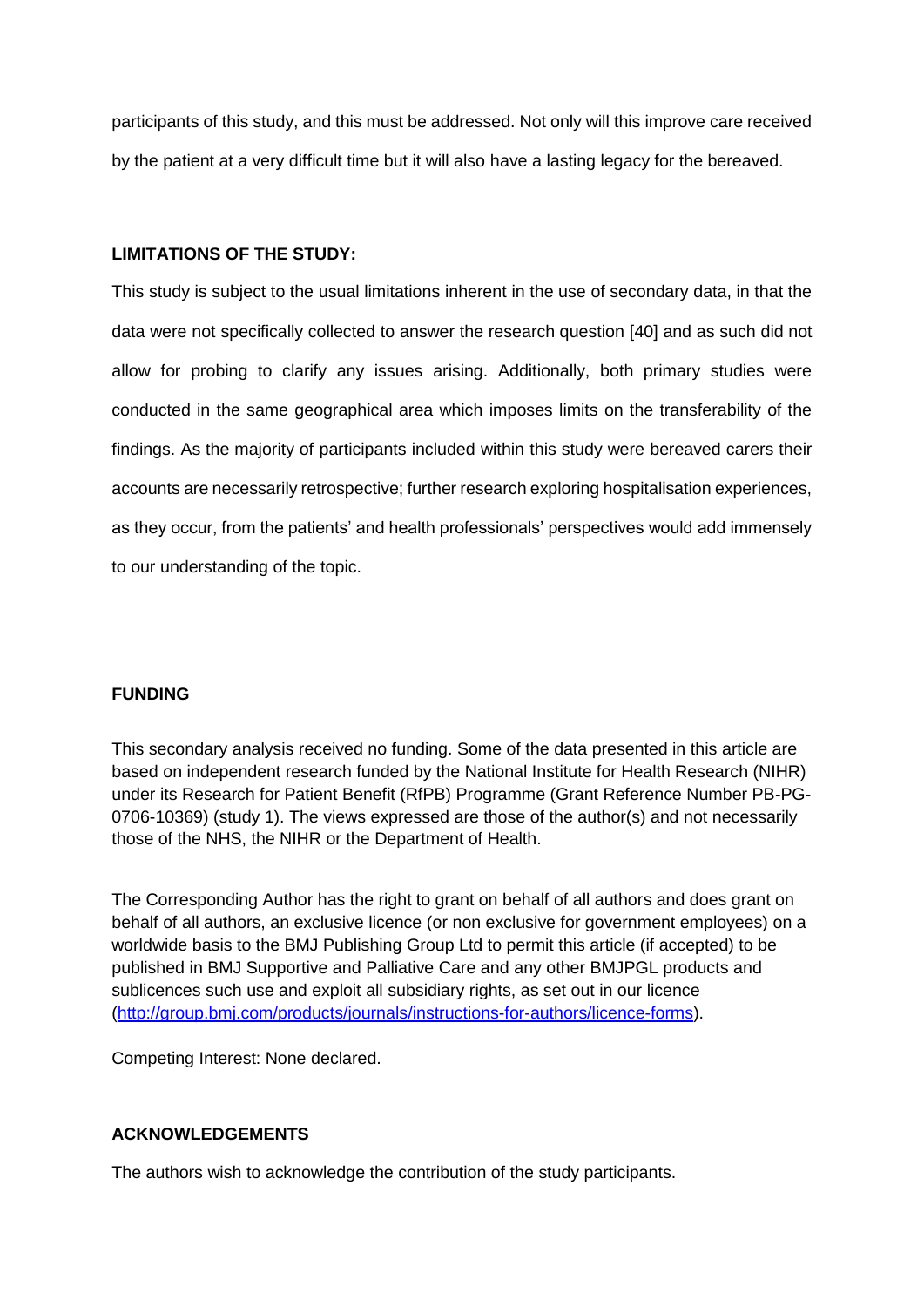## **CONTRIBUTORSHIP**

MOB conceived the idea; MOB and HP gathered the data for the original studies and both analysed and interpreted the work presented here.

Both authors were involved in preparing and revising the content and have approved the final version submitted. Both authors agree to be accountable for all aspects of the work.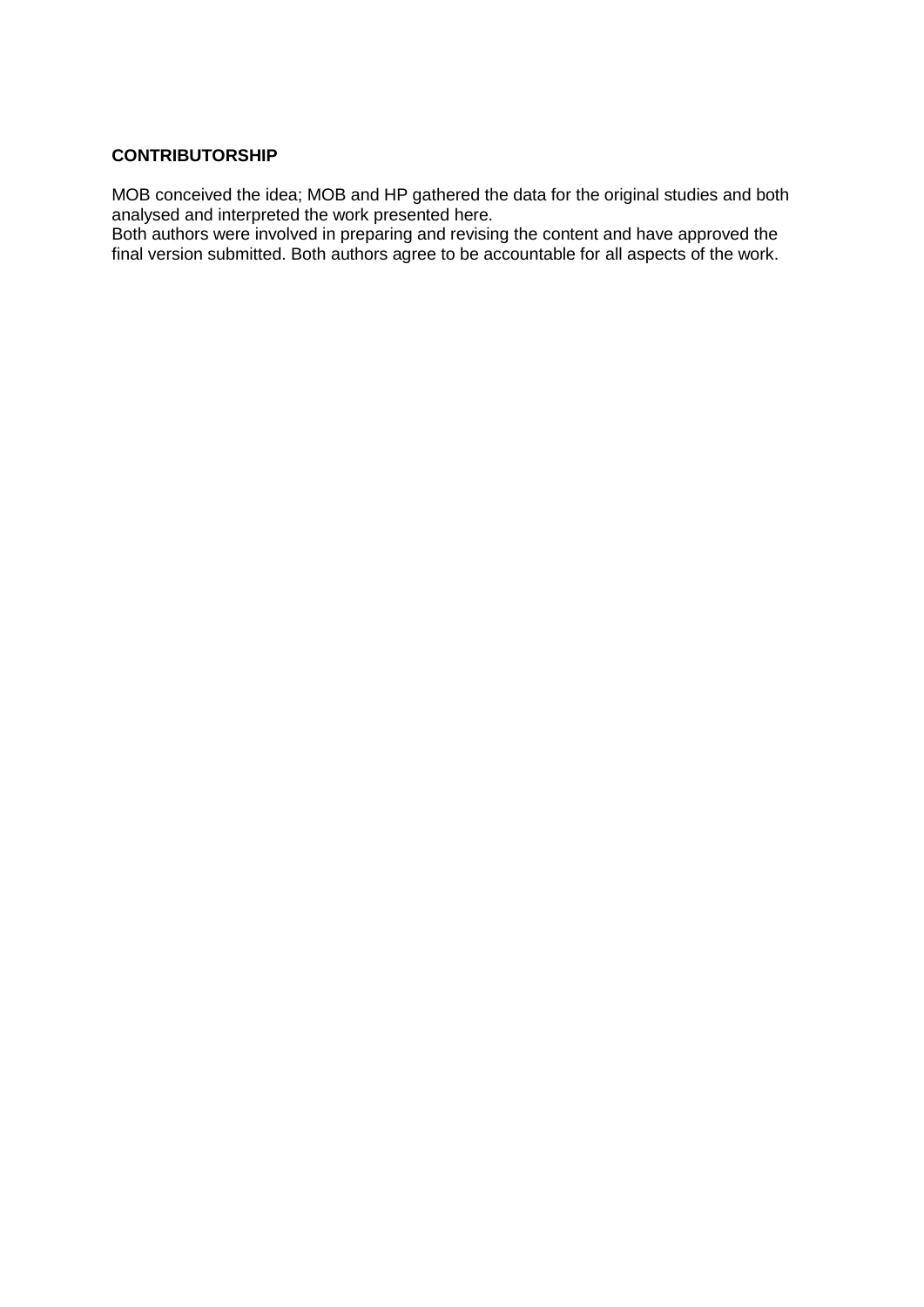# **REFERENCES:**

1. Forbes RB, Colville S, Cran GW, & Swingler RJ. Unexpected decline in survival from amyotrophic lateral sclerosis/motor neurone disease. *J Neurol Neurosurg Psychiatry*  2004;**75**:1753-1755 doi:10.1136/jnnp.2003.024364

2. Davis M, & Lou JS. Management of amyotrophic lateral sclerosis (ALS) by the family nurse practitioner: A timeline for anticipated referrals. *J Am Assoc Nurse Pract*. 2011;**23:**464–472

3. Miller RG, Rosenberg JA, Gelinas DF. et al. Practice Parameter update: The care of the patient with amyotrophic lateral sclerosis: Multidisciplinary care, symptom management, and cognitive/behavioral impairment (an evidence-based review). *Neurology* 2009;**73**;15:1227- 1233

4. Oliver D, & Webb S. The involvement of specialist palliative care in the care of people with motor neurone disease. *Palliat Med*;2000;**14**:427–8.

5. McCluskey L. Palliative rehabilitation and Amyotrophic Lateral Sclerosis: a perfect match. *NeuroRehabilitation* 2007;**22**(6):407–408.

6. Department of Health *The National Service Framework for Long Term Conditions*. London: The Stationery Office, 2005

7. Traynor BJ, Alexander M, Corr B, et al. Effect of a multidisciplinary amyotrophic lateral sclerosis (ALS) clinic on ALS survival: a population based study, 1996-2000. *J Neurol Neurosurg Psychiatry.* 2003;**74**:1258–61. doi: 10.1136/jnnp.74.9.1258

8. Chio A, Bottachi E, Buffa C et al. PARALS. Positive effects of tertiary centres for amyotrophic lateral sclerosis on outcome and use of hospital facilities. *J Neurol Neurosurg Psychiatry*. 2006; **77**(8): 948–50 doi: 10.1136/jnnp.2005.083402

9. O'Brien, MR, Whitehead B, Jack BA, et al. Multidisciplinary Team Working in Motor Neurone Disease: The Views of Patients and Family Carers. Br J Neurosci Nurs. 2011;**7**;4: 580 - 585

10. Van Teijlingen ER, Friend E and Kamal AD. Service use and needs of people with motor neurone disease and their carers in Scotland. *Health Soc Care Community* 2001; **9**:397– 403.

11. All Party Parliamentary Group. Inquiry into Access to Specialist Palliative Care for People with Motor Neurone Disease in England. 2011. [http://www.mndassociation.org/get](http://www.mndassociation.org/get-involved/campaigning-influencing/all-party-parliamentary-group-inquiry-into-palliative-care)[involved/campaigning-influencing/all-party-parliamentary-group-inquiry-into-palliative-care](http://www.mndassociation.org/get-involved/campaigning-influencing/all-party-parliamentary-group-inquiry-into-palliative-care) [accessed 05/11/2013]

12. Neudert C, OliverD, Wasner M. et al. The course of the terminal phase in patients with amyotrophic lateral sclerosis. *J Neurol* 2001; **248**,7:612-616

13. Spichiger E. Living with terminal illness: patient and carer experiences of hospital end-oflife care. *Int J Palliat Nurs*, 2008;**14;** 5: 220-228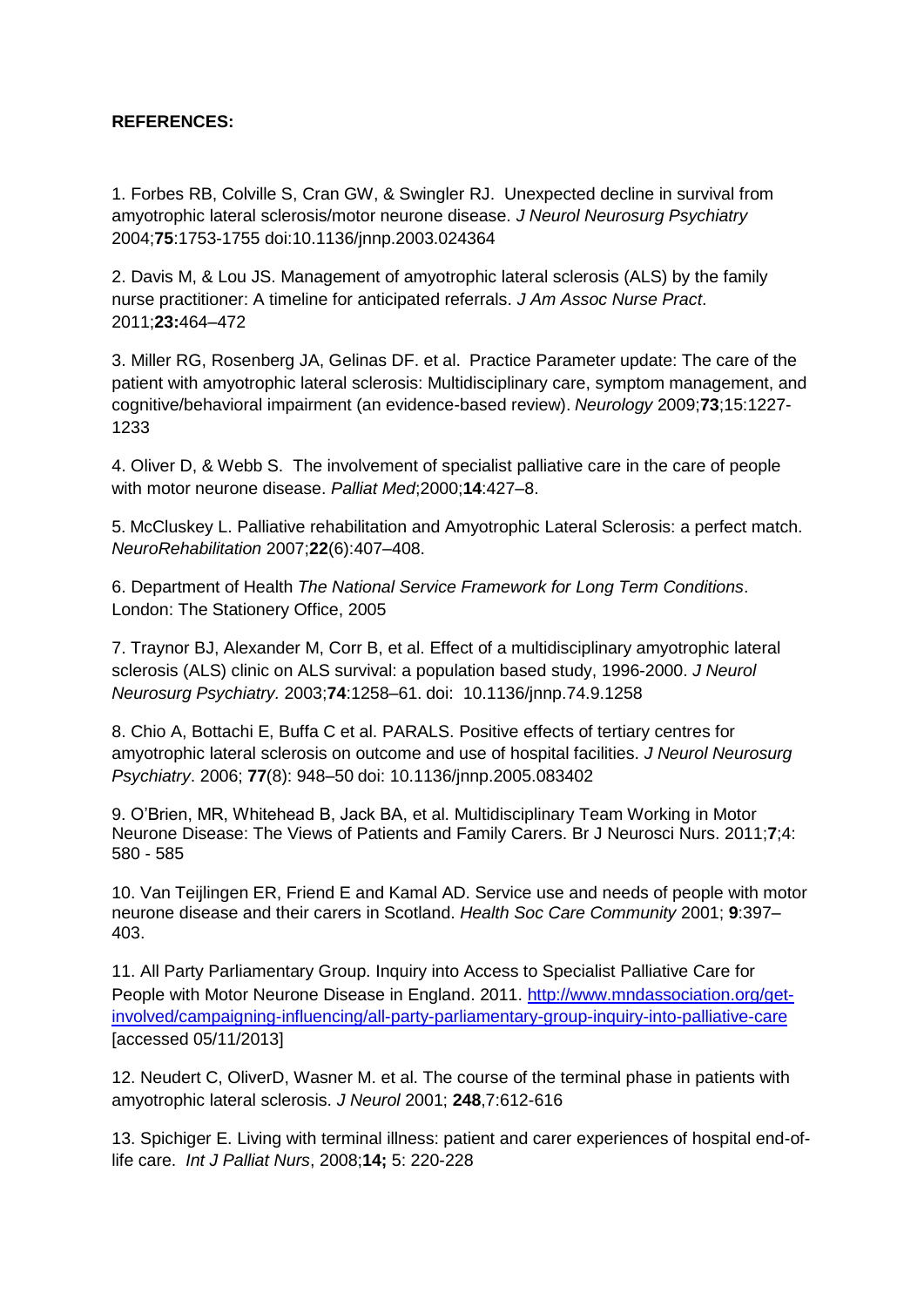14. Rogers A. & Karlsen F. All the services were excellent. It is when the human element comes in that things go wrong': dissatisfaction with hospital care in the last year of life. *J Adv Nurs*, 2000; **31**(4): 768-774

15. Young AJ, Rogers A, Dent L. et al. Experiences of hospital care reported by bereaved relatives of patients after a stroke: a retrospective survey using the VOICES questionnaire. 2009; *J Adv Nurs*, **65**, (10), 2161-2174. DOI: 10.1111/j.1365-2648.2009.05081.x

16. Foley J, Timonen V, & Hardiman O. Patients' perceptions of services and preferences for care in amyotrophic lateral sclerosis: A Review. *Amyotroph Lateral Scler,* 2012; **13**: 11-24. doi: 10.3109/17482968.2011.607500

17. Heaton, J. Reworking qualitative data. London: Sage.2004

18. O'Brien MR, Whitehead B, Jack BA. et al. From symptom onset to a diagnosis of amyotrophic lateral sclerosis/motor neuron disease (ALS/MND): Experiences of people with ALS/MND and family carers – a qualitative study. *Amyotroph Lateral Scler,* 2011;**12**: 97– 104. doi: 10.3109/17482968.2010.546414

19. Preston H, Cohen Fineberg I, Callagher P. et al. The Preferred Priorities for Care document in Motor Neurone Disease: Views of bereaved relatives and carers. *Palliat Med,*  2012; vol. **26** no. 2:132-138. doi: 10.1177/0269216311399664

20. Locock L & Brown J. 'All in the same boat'? Patient and carer attitudes to peer support and social comparison in Motor Neurone Disease (MND).*Soc Sci Med* 2010;**71:** 1498-1505. doi: 10.1016/j.socscimed.2010.06.043

21. Ray RA, Brown J, & Street AF. Dying with motor neurone disease, what can we learn from family caregivers? *Health Expect.* 2012; Apr 19. doi: 10.1111/j.1369-7625.2012.00773.x

22. Whitehead B, O'Brien MR, Jack BA, et al. Experiences of dying, death and bereavement in motor neurone disease: a qualitative study. *Palliat Med*, 2012; **26**(4):368-78 doi: 10.1177/0269216311410900

23. Hugel H, Grundy N, Rigby S, et al. How does current care practice influence the experience of a new diagnosis of motor neuron disease? A qualitative study of current guidelines-based practice. *Amyotroph Lateral Scler*.2006*;* **7**, 161-166

24. Hughes RA, Sinha A, Higginson I, et al. Living with motor neurone disease: lives, experiences of services and suggestions for change. *Health Soc Care Community* 2005; **13**  $(1): 64 - 74$ 

25. Ng L, & Khan F. Multidisciplinary care for adults with amyotrophic lateral sclerosis or motor neuron disease. *Cochrane Database Syst Rev*. 2009; **7**:(4):CD007425. doi: 10.1002/14651858.CD007425.pub2.

26. Krivickas LS, Shockley L, & Mitsumoto H. Home care of patients with amyotrophic lateral sclerosis (ALS). *J Neurol Sci.* 1997; Oct;152 Suppl 1:S82-9.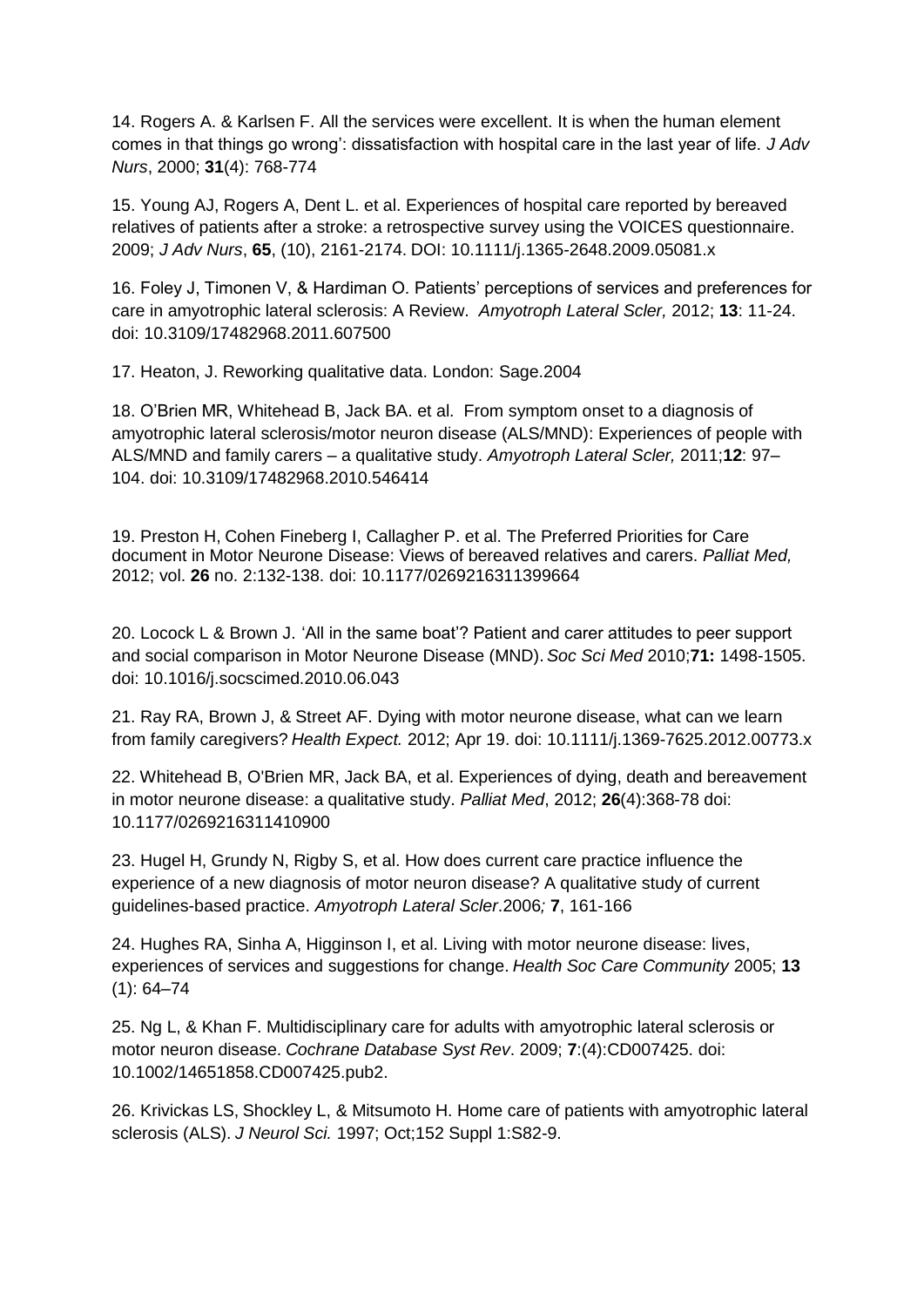27. Bridges J, Flatley M, Meyer J. Older people's and relatives' experiences in acute care settings: Systematic review and synthesis of qualitative studies. *Int J Nurs Stud.*2010*;* **47**:89- 107

28. Francis, R. *Report of the Mid Staffordshire NHS Foundation Trust Public Inquiry*. London: The Stationery Office.2013

29. Tadd W, Hillman A, Calnan S. et al. et al Right place – wrong person: dignity in the acute care of older people. *Quality in Ageing and Older Adults*, 2011;**12**(1):33-43. Doi: 10.5042/qiaoa.2011.0143

30. Coyle J. Exploring the meaning of 'dissatisfaction' with health care: the importance of 'personal identity threat' *Sociol Health Illn,* 1999; **21**(1):95-124

31. Jurgens F, Clissett P, Gladman J. et al.Why are family carers of people with dementia dissatisfied with general hospital care? A qualitative study. *BMC Geriatr.*2002*;***12**:57. doi: 10.1186/1471-2318-12-57

32. Schoenfelder T, Klewer J, Kugler J. Determinants of patient satisfaction: a study among 39 hospitals in an in-patient setting in Germany. *Int J Qual Health Care* 2011; **23**(5):503-509 doi: 10.1093/intqhc/mzr038.

33. Bolmsjo, I.Existential issues in palliative care: interview of patients with amyotrophic lateral sclerosis. Journal of Palliative Medicine. 2001; **4:**499-505.

34. Cook T, Atkin H, Carter L. et al. Towards Inclusive Living: A Case Study of the Impact of Inclusive Practice in Neuro-Rehabilitation/Neuro-Psychiatry Services. 2012. [http://www.ltnc.org.uk/download\\_files/final%20reports/April%2012/2012/2012/Inclusive%20p](http://www.ltnc.org.uk/download_files/final%20reports/April%2012/2012/2012/Inclusive%20practice_final%20report.pdf) [ractice\\_final%20report.pdf](http://www.ltnc.org.uk/download_files/final%20reports/April%2012/2012/2012/Inclusive%20practice_final%20report.pdf) [accessed 05/11/2013]

35. NHS England Friends and Family test. http://www.england.nhs.uk/2013/07/30/nhsfft/ friends and family test

36. Mackintosh JE, Murtagh MJ, Rodgers H. et al. Why People Do, or Do Not, Immediately Contact Emergency Medical Services following the Onset of Acute Stroke: Qualitative Interview Study. *PLoS One*. 2012; 7(10): e46124. Published online 2012 October 4. doi: 10.1371/journal.pone.0046124

37. Jackson D, Williams D, Turner-Stokes L. et al. How do carers of people with long term neurological conditions experience the provision of replacement care? Final report to the Department of Health R&D grant 053/0012. 2011.

[http://www.csi.kcl.ac.uk/files/Executive%20summary%20-](http://www.csi.kcl.ac.uk/files/Executive%20summary%20-%20Replacement%20care%20for%20LTNC%20carers%20May%202011.pdf)

[%20Replacement%20care%20for%20LTNC%20carers%20May%202011.pdf](http://www.csi.kcl.ac.uk/files/Executive%20summary%20-%20Replacement%20care%20for%20LTNC%20carers%20May%202011.pdf) [accessed 05/11/2013]

38. National End-of-life Care Intelligence Network. What do we know now that we didn't know a year ago? New intelligence on end-of-life care in England. Department of Health. 2012. [http://www.endoflifecare-](http://www.endoflifecare-intelligence.org.uk/resources/publications/what_we_know_now)

[intelligence.org.uk/resources/publications/what\\_we\\_know\\_now](http://www.endoflifecare-intelligence.org.uk/resources/publications/what_we_know_now) [accessed 05/11/2013]

39. Donnelly S, & Battley J. Relatives' experience of the moment of death in a tertiary referral hospital. *Mortality*, 2010;15(1):81-100. DOI:10.1080/13576270903537641